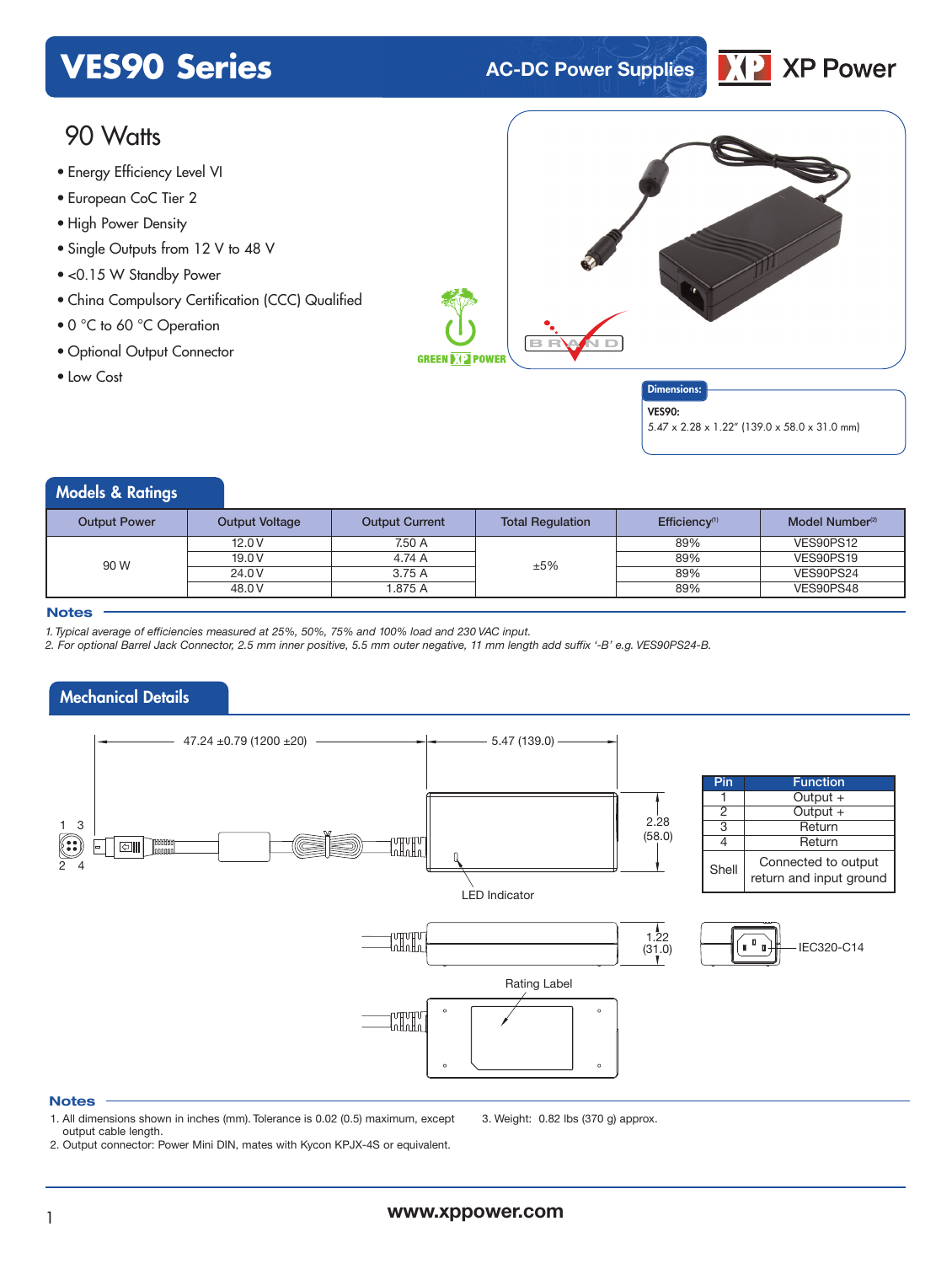# **VES90 Series**



Input Characteristic **Minimum** Typical Maximum Units Notes & Conditions Input Voltage 90 264 VAC Input Frequency **47** 47 63 Hz Input Current 1.5/0.6 A Measured at 115/230 VAC Inrush Current 130 A 230 VAC, cold start at 25 °C Power Factor EN61000-3-2 Class A<br>
Earth Leakage Current 264 VAC, 60 Hz Earth Leakage Current 3.5 mA 264 VAC, 60 Hz No Load Input Power Input Protection T3.15A/250 VAC internal fuse in line

| Output                          |      |                                           |      |               |                                                                                                                                                          |
|---------------------------------|------|-------------------------------------------|------|---------------|----------------------------------------------------------------------------------------------------------------------------------------------------------|
| Characteristic                  | Min. | Typ.                                      | Max. | <b>Units</b>  | <b>Notes &amp; Conditions</b>                                                                                                                            |
| Output Voltage                  | 12   |                                           | 48   | <b>VDC</b>    | See Models and Ratings table                                                                                                                             |
| Initial Set Accuracy            |      |                                           | $+2$ | $\%$          | At 50% load                                                                                                                                              |
| Minimum Load                    |      |                                           |      |               | No minimum load required                                                                                                                                 |
| Start Up Delay                  |      |                                           | 3    | s             |                                                                                                                                                          |
| Start Up Rise Time              |      |                                           | 50   | ms            |                                                                                                                                                          |
| Hold Up Time                    | 8/16 |                                           |      | ms            | Full load and 115 VAC/230 VAC                                                                                                                            |
| Line Regulation                 |      |                                           | ±0.5 | $\frac{9}{6}$ |                                                                                                                                                          |
| <b>Total Regulation</b>         |      |                                           | ±5   | $\%$          |                                                                                                                                                          |
| <b>Transient Response</b>       |      |                                           | 4    | %             | Maximum deviation, recovering to less than 1% within<br>500 µs for 25% step load change                                                                  |
| Ripple and Noise                |      |                                           | 2/1  | % pk-pk       | 2% for 12/19/24 V, 1% for 48 V,<br>20 MHz bandwidth, measured with 20 MHz Bandwidth and<br>10 µF electrolytic in parallel with 0.1 µF ceramic capacitor. |
| Overshoot                       |      | 5                                         |      | $\%$          | At turn on / turn off                                                                                                                                    |
| <b>Overload Protection</b>      | 120  |                                           | 200  | %             |                                                                                                                                                          |
| Overvoltage Protection          |      |                                           | 180  | $\%$          | Recycle mains to reset                                                                                                                                   |
| <b>Short Circuit Protection</b> |      | Trip and restart (hiccup), auto resetting |      |               |                                                                                                                                                          |
| <b>Temperature Coefficient</b>  |      | 0.04                                      |      | $%$ /°C       |                                                                                                                                                          |

## **Environmental**

| Characteristic            | <b>Minimum</b>                                                         | <b>Typical</b> | Maximum | <b>Units</b> | <b>Notes &amp; Conditions</b>                       |
|---------------------------|------------------------------------------------------------------------|----------------|---------|--------------|-----------------------------------------------------|
| Operating Temperature     |                                                                        |                | $+60$   | °∩           | Derate from 100% load at 40 °C to 50% load at 60 °C |
| Cooling                   | Natural convection                                                     |                |         |              |                                                     |
| <b>Operating Humidity</b> | 10                                                                     |                | 90      | %RH          | Non-condensing                                      |
| Storage Temperature       | -40                                                                    |                | $+70$   | $^{\circ}$ C |                                                     |
| <b>Operating Altitude</b> |                                                                        |                | 5000    | m            |                                                     |
| Shock                     | IEC68-2-27, 30 q, 30 ms half sine, 3 times in each of 6 axes           |                |         |              |                                                     |
| Vibration                 | IEC68-2-6, 10-500 Hz, 0.25 g 10 mins/sweep, 60 mins for each of 3 axes |                |         |              |                                                     |



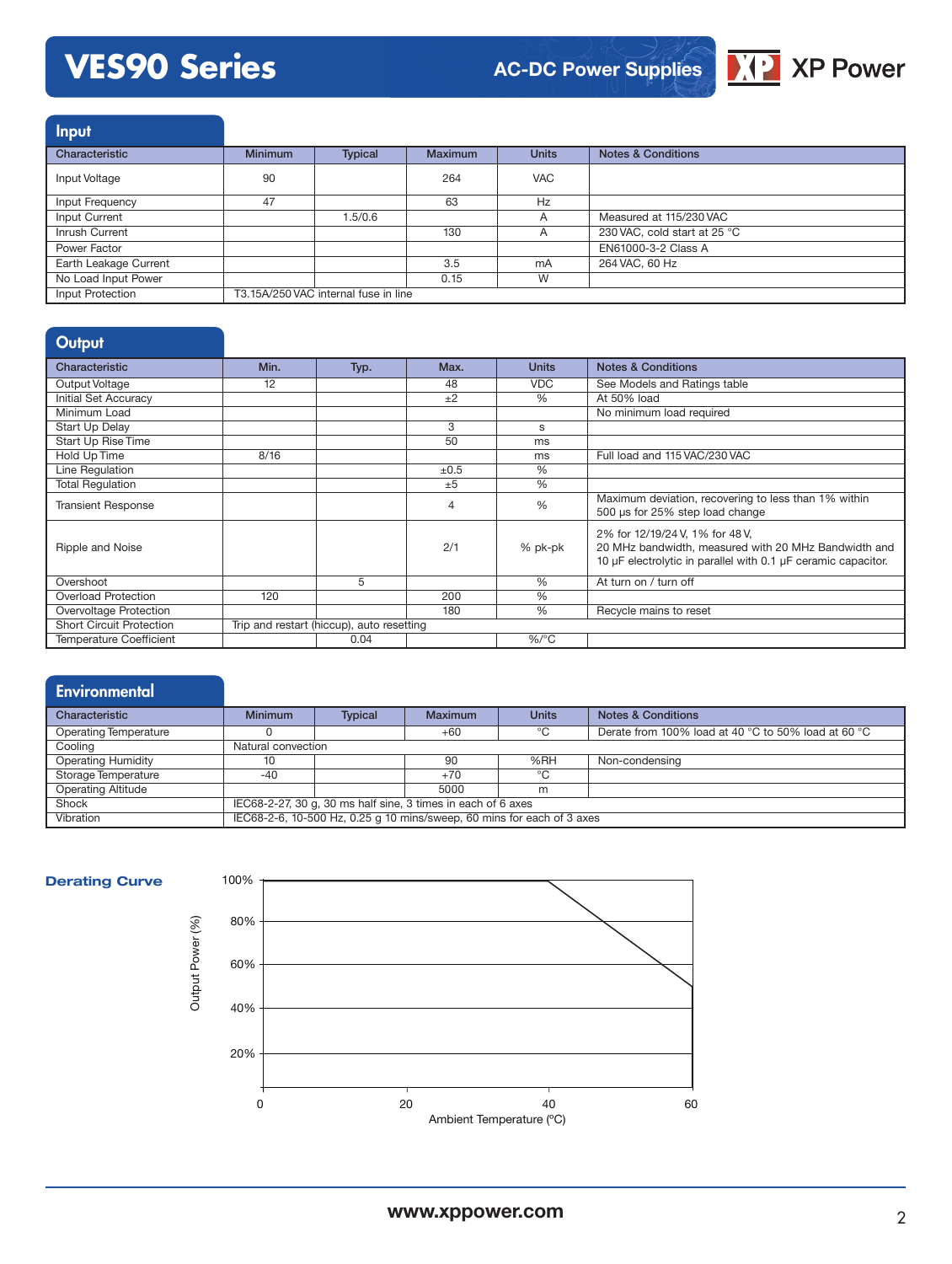# **VES90 Series**

# **AC-DC Power Supplies**



**General** Characteristic Minimum Typical Maximum Units Notes & Conditions Efficiency<br>
See Models and Ratings table and curves.<br>
See Models and Ratings table and curves.<br>
See Models and Ratings table and curves. Isolation: Input to Output Input to Ground Output to Ground 3000 VAC 1500 VAC VDC Output return is connected to input ground Switching Frequency **65 kHz** At full load Power Density W/in<sup>3</sup> M/in<sup>3</sup> Mean Time Between Failure  $>100$  kHrs MIL-HDBK-217F at 25 °C GB Weight **12 and 12 and 12 and 12 and 12 and 12 and 12 and 12 and 12 and 12 and 12 and 12 and 12 and 12 and 12 and 12 and 12 and 12 and 12 and 12 and 12 and 12 and 12 and 12 and 12 and 12 and 12 and 12 and 12 and 12 and 12 a** 

### **Efficiency Curves**

### **VES90PS12**



**VES90PS24**



| <b>EMC: Emissions</b> |
|-----------------------|
|                       |
|                       |
|                       |

| Phenomenon              | Standard    | <b>Test Level</b> | Notes & Conditions   |
|-------------------------|-------------|-------------------|----------------------|
| Emissions               | EN55032     | Level B           | Conducted & Radiated |
| <b>Harmonic Current</b> | EN61000-3-2 | Class A           |                      |
| Voltage Flicker         | EN61000-3-3 |                   |                      |